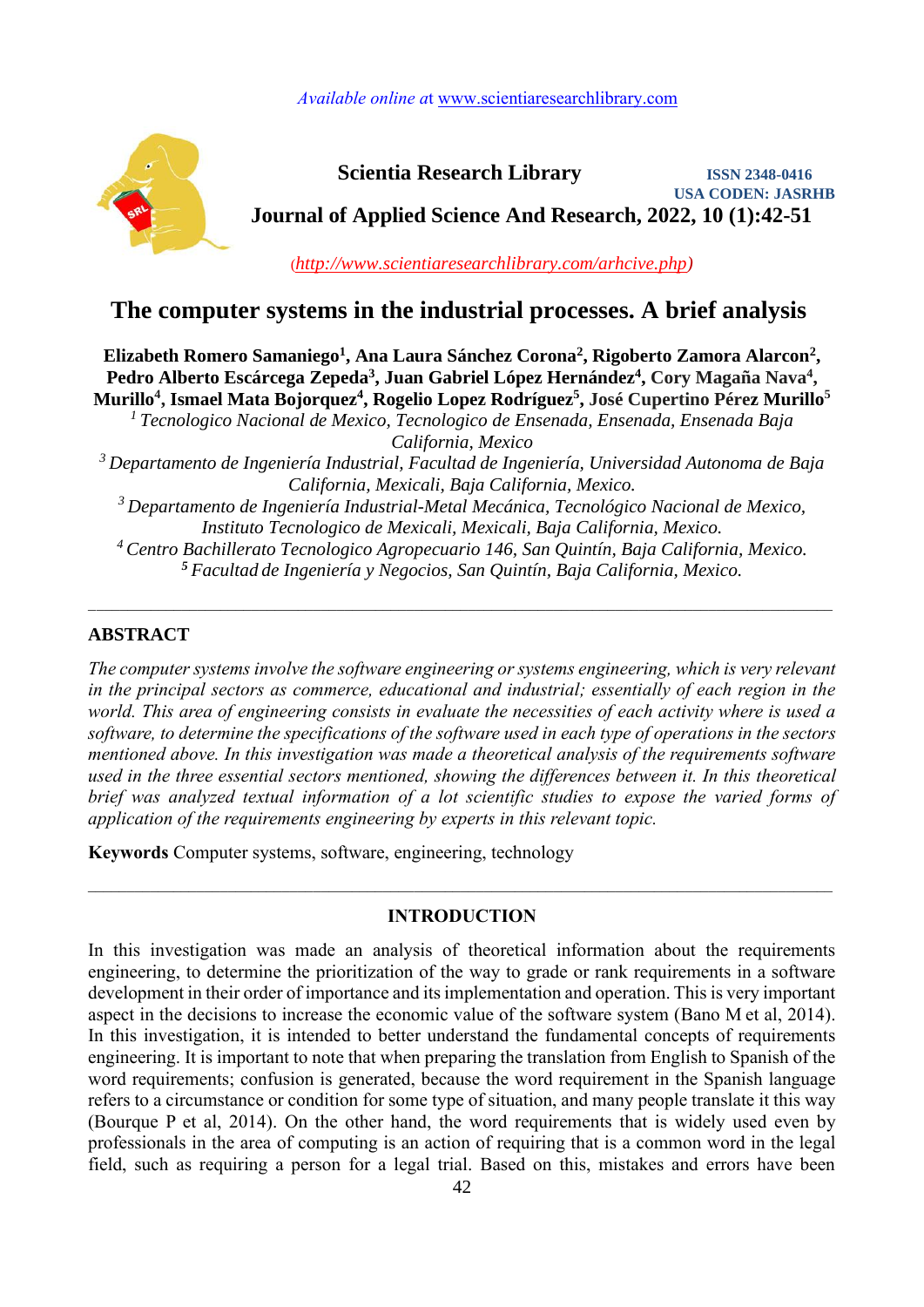generated in the software development processes, causing that sometimes the software does not comply with its optimal functionality (Wohlin C et al, 2013). Thus, in this research, the essential concepts of requirements engineering are detailed, to determine exactly the necessary aspects that are requested on the basis of any need to achieve the pertinent actions that generate an efficient activity of what is needed. Requirement's engineering is very important in the development of software, because according to this, the software instructions functions are elaborated, based on its programming language (Medeiros J et al, 2015). At the time of developing software, the characteristic alternatives of each type of programming language must be known, as well as the tools of each type of software for the requirements management process.

#### **Requirements engineering**

Over the years, it has been observed that requirements engineering is very relevant in the development of software for various applications. The requirements are very important to determine from where the development of software will start, as part of the planning of the type of programming language to use, as well as the instructions to develop for the realization of activities with the software (Penprase B, 2018). This is very important because, for example, the levels of productivity and quality of an industrial process can be increased, in addition to developing cost estimation processes for industrial manufacturing or other types of operations. Another relevant aspect is the organization of the functions based on schedules where any type of action to be carried out can be controlled with the instructions of software, and with this elaborate measurement of the scope of objectives and planned goals at the beginning of each activity of a specific project (Eghariani K et al, 2016). According to computer experts, a number of projects based on software development do not complete their activities due to inadequate planning of activities at the beginning of each project. This is because they do not know the needs of their clients to develop the software and they do not determine the adequate requirements, with an efficient definition, specification and administration of the requirements. Factors such as lack of user participation, incomplete requirements and poor handling of the change to requirements can be found within this mismanagement. The figure 1 shows the steps of the requirements engineering (Kenneth A et al, 2016).



**Figure 1** Diagram of steps of requirements engineering

Figure 1 shows the steps of the requirements engineering in according to the necessities of any type of activities, where is observing as a principal aspect as the definition, specifications and administration of the requirements to an optima operation of the software. Requirements Engineering (IR) has a great relevance in the development of software because based on this, the needs can be determined and the software developers elaborate using the appropriate methods to elaborate the computer programs reliably and quickly required and with the assurance of its efficient functionality (Medeiros J et al, 2016). The main objective of this type of engineering is to adequately describe the specifications required for each activity in which software is to be developed, with the characteristics of being clear on the needs, being concise and with the best precision. This is to achieve a fast and optimal action in the development of the software and that it works efficiently. Knowing the needs of the clients or who is going to develop a software appropriately, development times and methods can be minimized, as well as one of the important aspects the optimal functionality and security that this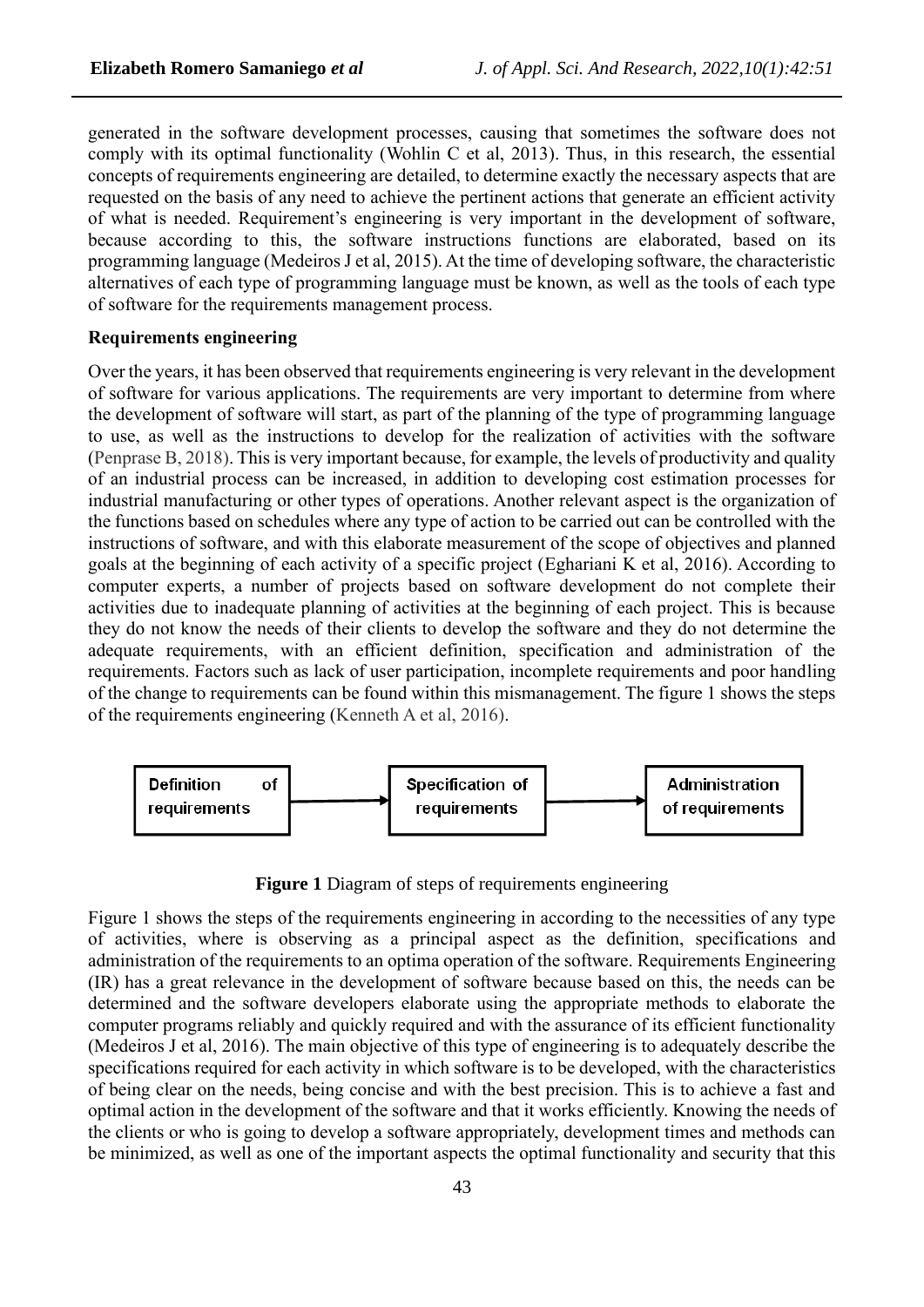software is not going to be modified for some risk or control situations. Before starting the process of evaluating the requirements for the development of software, this concept is meaning as the requirement must be considered, being defined in a simple way, as a required condition to be able to access tools that support the requested solution. There are other types of requirement definitions, the most common being the one mentioned above, and it focuses on meeting a need, condition or characteristics that requires some type of solution (Philip A et al, 2014). Analyzing the requirement information, as part of software engineering, is the way to describe a condition that must be met in a system to develop various types of activities mainly in an automated way, ranging from analytical calculations to the management of structures, instruments, equipment and machinery through a computer and currently through virtual operations through a computer network. The requirements for software development can be classified based on two aspects (Wang X et al, 2012):

**a) Functional type.** These types of requirements are used to define the specifications and instructions for how to operate the software according to the required conditions. This is responsible for describing the way in which the software will operate to determine the type and programming language to use and with it the different types of instructions necessary for the development of the software in a fast and efficient way and achieving optimal functionality. They elaborate the transformation processes of calculation signals or signal conversion depending on what is going to be controlled, using the required algorithms, codes and sequential logic.

**b) Non-functional type.** This type of requirement is based on the characteristics that could generate some limitations for the development of the software and its functionality. The main factors may be the operating performance of the software with respect to the operating times and memory capacity of the computer equipment where the software is developed, as well as the amount of user interfaces required and the robustness of the system, in addition to the availability of computer equipment necessary for optimal operation. It also understands the security of software operation based on the requirements.

The requirements engineering is considered a very important area due to the role it plays in software engineering, where the collection of the necessary information for the development of the software is generated, as well as the analysis and verification of said information, to achieve the optimal software functionality (Heck, P et al, 2016). That is why it is relevant to consider that this area of engineering must collect the required information in a correct way and be adequate, whose main objective is to support software developers to understand each problem situation, understanding the needs of customers. In addition, it is relevant to know the way in which users will use each software in each required activity. The specifications of each software generate the adequate communication of the instructions and the specific language of each operation, managing to determine if each software development process is viable to be carried out, and thus reach the validation of the software. According to experts in software development, requirements engineering is very relevant, considering the following aspects (Dingsyr, S et al, 2012):

a) They develop a correct management of the software needs.

b) The stages of understanding the needs are adequately achieved by the efficient definition of the requirements.

c) The planning of the functions to be carried out by the software developers is carried out efficiently.

d) With the engineering of requirements, there is a beginning of the operations and who or who develops them.

e) Optimal software maintenance processes are achieved in the required periods.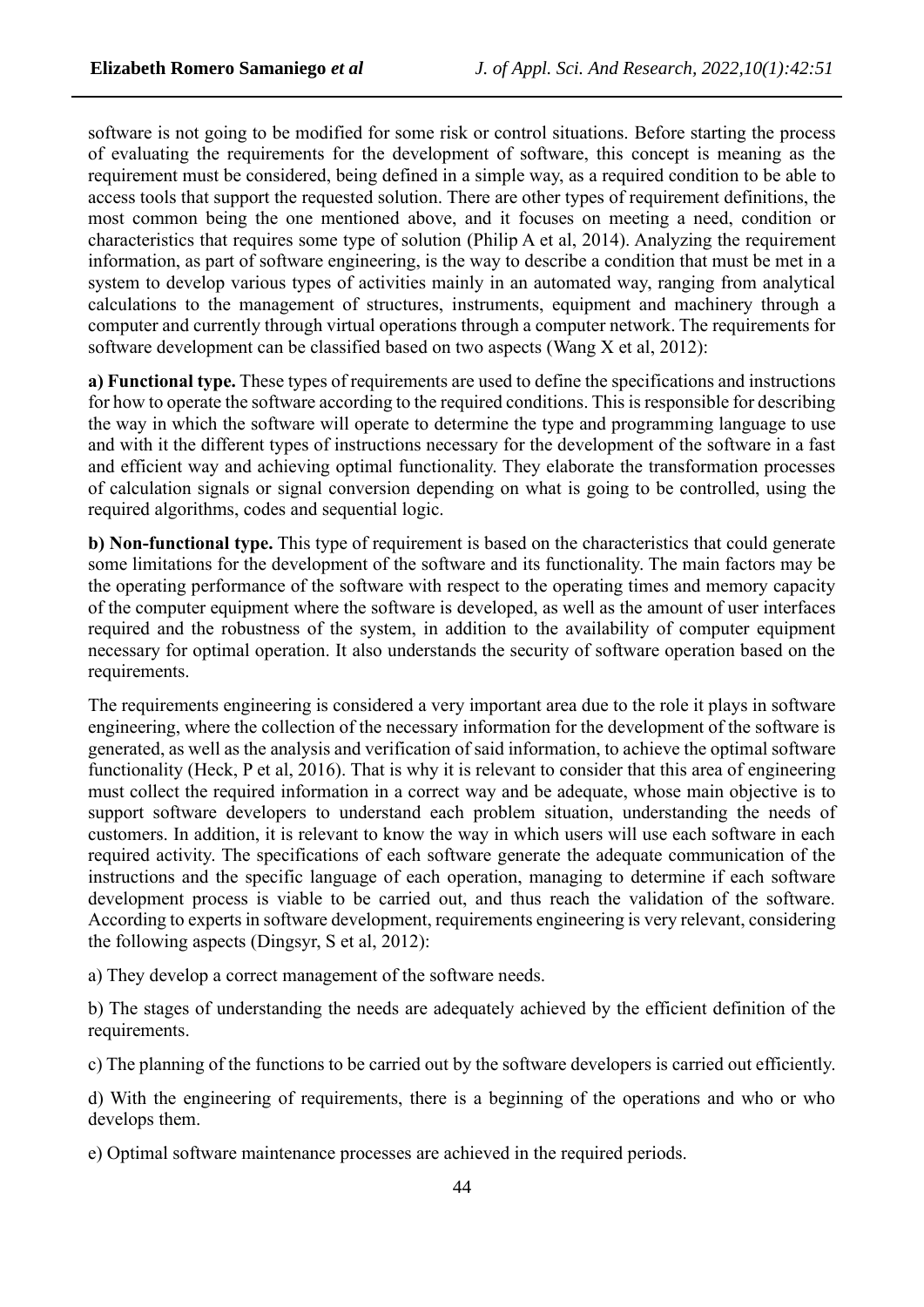f) Unnecessary costs are avoided, so as not to spend time repairing software errors that can be very expensive due to poor decisions.

g) It generates an optimal quality of the software functionality and an efficient communication is achieved between the teams involved.

h) Software with high reliability and good performance is developed.

i) There is an optimal interaction between the software developers and customers with adequate communication, managing to prevent users from rejecting the software.

j) Software engineering generates an adequate analysis of customer needs.

Requirement's engineering comprises four relevant phases in the process of determining the needs of the software, supporting in knowing each need and its relevance in the development and use of the software. Each phase is explained below (Heikkila, V et al, 2015):

**a) Extraction**. It represents the way in which the information necessary for the development of the software is obtained and determined. In this phase there must be constant communication between software developers, customers and users, to achieve together what is required and find the solution to each problem situation presented. In this phase, great care must be taken in collecting the information to obtain the results planted in the objectives when starting each software.

**b) Analysis.** It is a phase where the problems to be solved with the software are detected, establishing an operations plan to be carried out with a sketch, to obtain the appropriate requirements, through information research, and developing a brainstorming of the problem situation to solve. The degree of severity of each problem situation is also determined and possible solutions are evaluated.

**c) Specification.** In this stage of requirements engineering, agreements are reached between software developers and clients based on user opinions, having excellent communication between them and applying the techniques, methods and standards necessary for optimal software functionality. The Unified Modeling Language (UML) is applied, being a standard used for object modeling processes.

**d) Validation.** It is used as an essential part in the verification of the functionality of each software developed, verifying all the requirements proposed in the extraction and analysis phases, determining that each instruction of the developed software has a priority level of execution. It is here that the requirements are evaluated to be adequate from the initial phase and the instructions and programming language elaborate the operations correctly. There is no standard method for this phase, but each software development can be different, as long as the expected results are achieved.

The information described above, is represented in figure 2, with the relation of each factor involved in the requirements engineering (Inayat, S et al, 2015).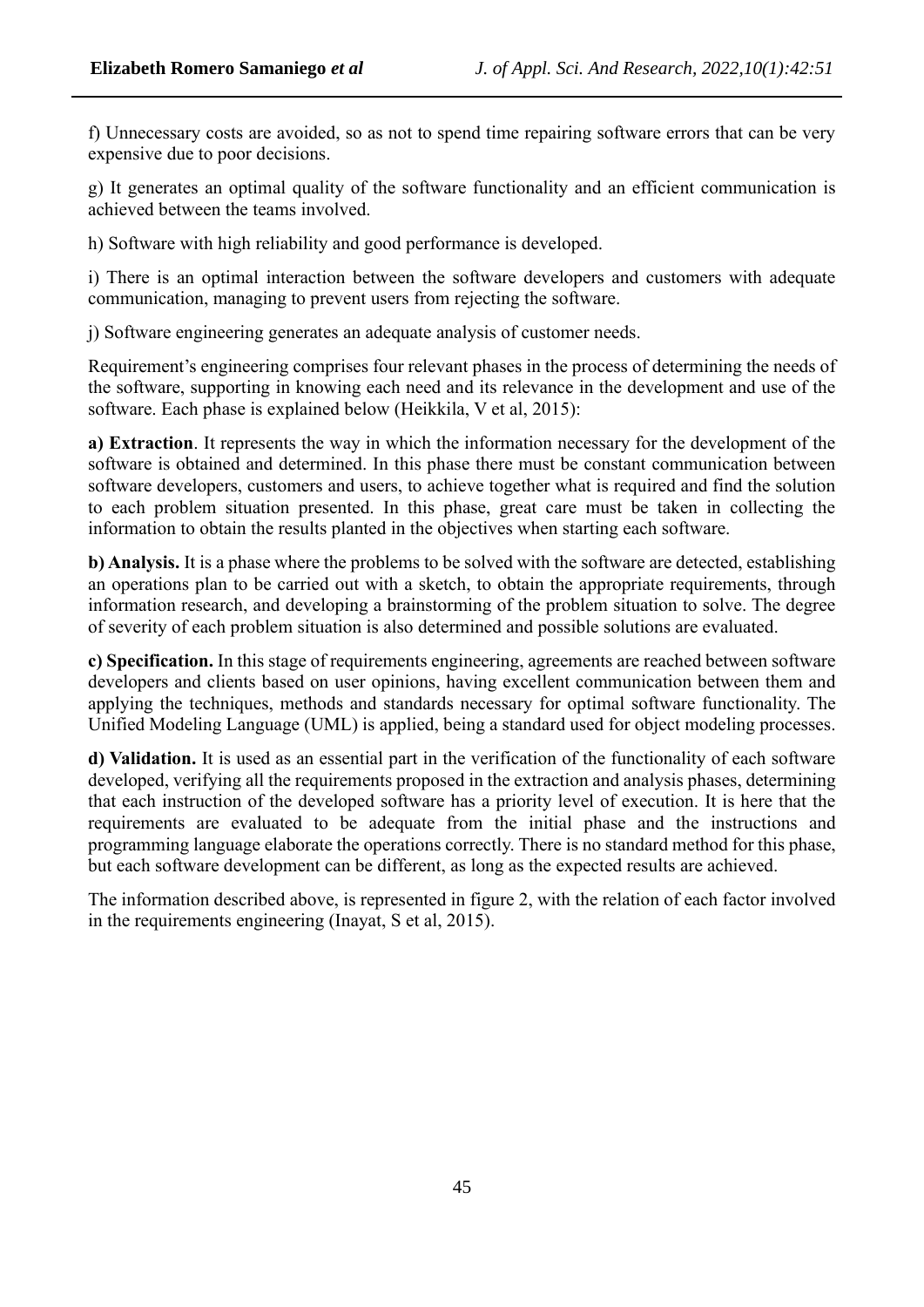

**Figure 2** Factors of the Requirements Engineering

## **Software engineering**

It is a branch of computer science, where software development is evaluated with the requirements requested for a specific activity, as well as its operation as productivity and quality indexes (Wohlin C, 2014). The software is created based on the various types of language, as well as different methods and tools of computer engineering acquired, either in educational institutions as students or in books and information on the Internet specialized in computer science. The software development is developed to support various activities of daily life, in addition to agricultural, aerospace, scientific, educational, industrial and medical operations essentially. Software engineers are specialized personnel who develop computer programs according to the requirements for each specific activity (Jalali C et al, 2012). There are four relevant aspects, which the software develops have an effect, and is showed in figure 3.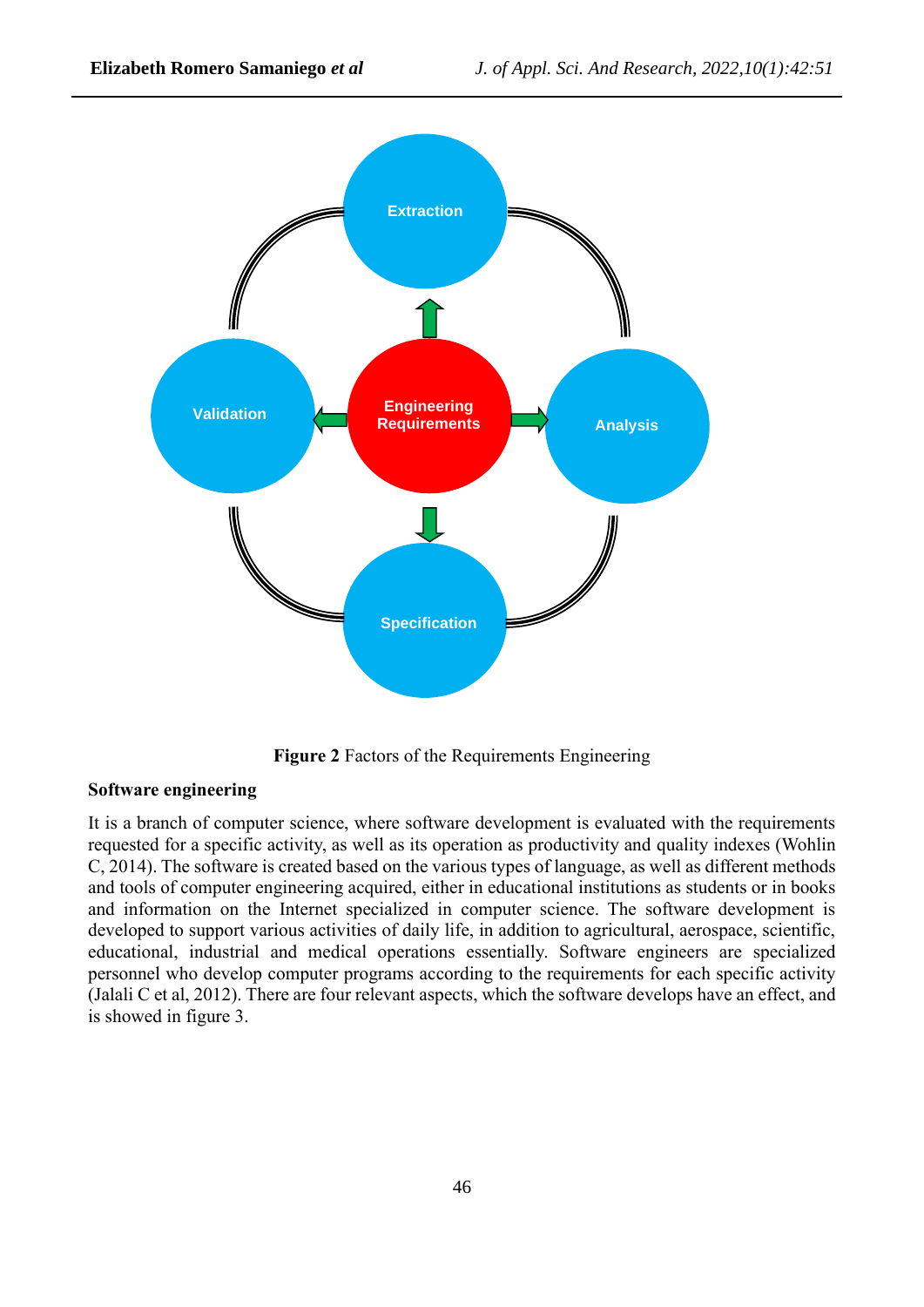

**Figure 3** Relevant aspects of the software develop

The creation of software is a great factor in the economy of each region of the world, where innovation and high technology systems are developed based on software development, either in the same region or country where the software is constantly being developed, or from sale in other regions, countries, being a relevant aspect in the growth of their economies. Figure 3 shows the relevant aspects that was an effect (positive and negative), from was developed software to any kind of activity, describing in the next information (Monostori, L, 2014):

**a) Social.** The software develop was a positive effect in the society, from the first creation of software, to unit people from different regions or countries, and to receive a support of any type of information to make diverse activities from children to old people. But in the last times, the uncontrolled information (no not true, with violence, showing actions of sex and without moral and civic values), was very dangerous to children's and young people that receive this information and not understand about the danger of this. This debit be controlled by fathers'family and persons to take care children's and teenagers in hoes or specialized places; and teachers in schools.

**b) Educative and science.** Is very important to obtain the specific and adequate knowledge's, especially in computer area or other area to be developed as a professional person as educative and science activities, and improve diverse activities occurred in the daily life.

**c) Economy.** Is very relevant to improve the economy of people and nations, where was developed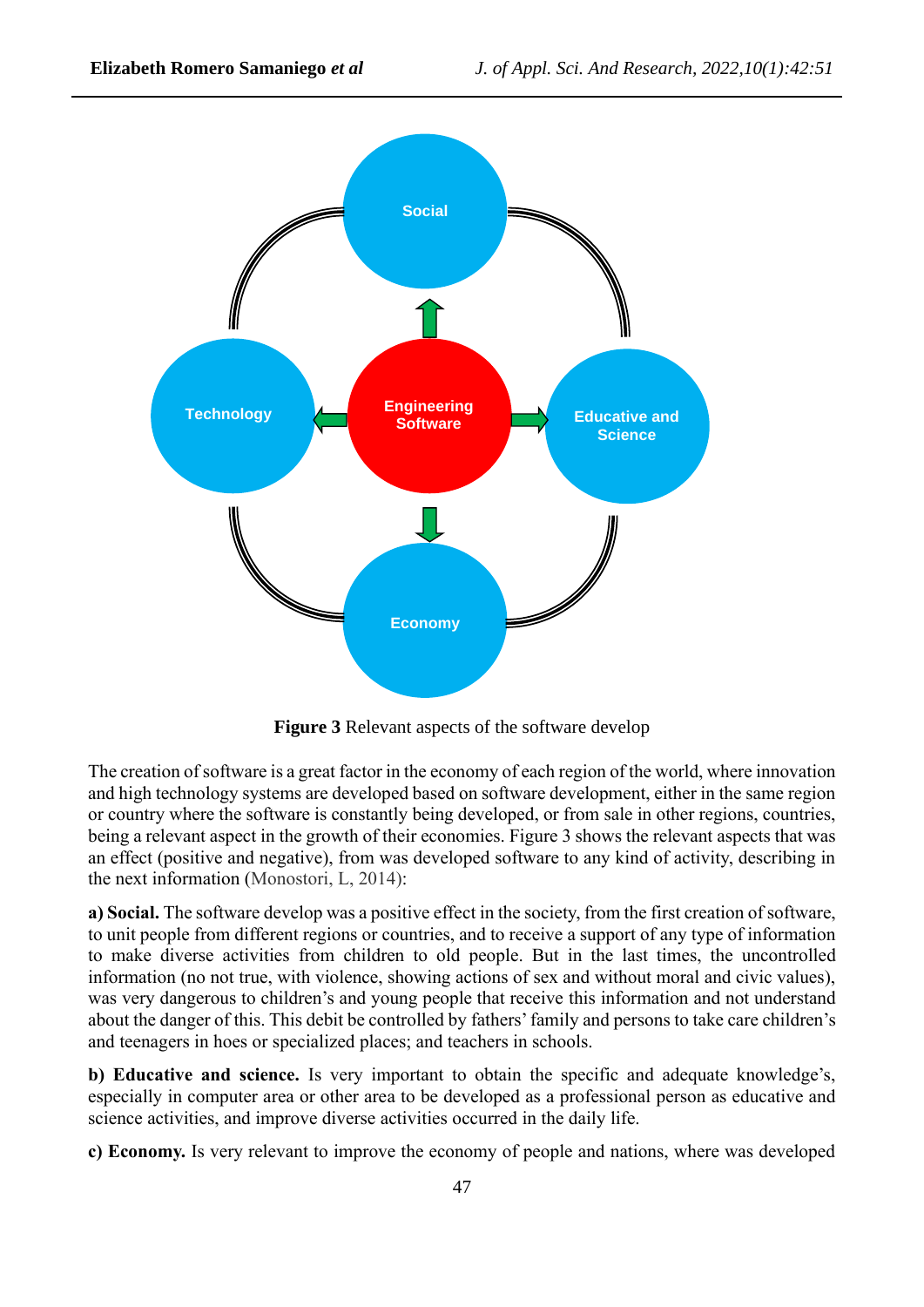software and where use the software to earn money and support to goverment, industries, social centers or educative and research institutions or centers.

**d) Technology.** With the software develop, there many activities to improve with innovation methods, techniques, devices and systems, to make actions with more security and very comfortable.

## **MATERIALS AND METHODS**

This analytic investigation was made to support people that have interest in the software develop in diverse activities in the daily life, where this thematic aspect can be applied in any kind of actions. The steps of this investigation were expressed next:

a) Analysis of important information of the requirements engineering.

b) Evaluation of relevant activities of the application of the requirements engineering.

c) Analysis of difference to use adequately or not adequately the requirements engineering in a lot activity.

## **RESULT AND DISCUSSION**

This investigation expressed relevant information to students from elementary school to universities to obtain adequate information as represented the knowledges to they. Also, this analytic investigation can be support to people to want earn money and help to be easy any kind of actions of the daily life and to any type of activities as agricultural, aerospace, scientific, educational, industrial and medical operations.

#### **Analysis of information of RE**

This was made with different homepages to search information, being described in the table 1, where is showed the three homepages (Explorer, Google and Mozilla), that are used for people. These three homepages were described because are the most important and easy to search information about the requirements engineering.

| <b>Factors</b>   | <b>Advantages</b>                          | <b>Disadvantages</b>                      |
|------------------|--------------------------------------------|-------------------------------------------|
| <b>Homepages</b> |                                            |                                           |
| <b>Explorer</b>  | Is very easy to install, use and to search | Sometimes not work in old computers       |
|                  | information in modern computers            |                                           |
| <b>Google</b>    | Is very easy to install, use and to search | Works with any type or computers (old and |
|                  | information in any type or computers (old  | modern computers                          |
|                  | and modern computers)                      |                                           |
| <b>Mozilla</b>   | Is very easy to install, use and to search | Works with specific computers             |
|                  | information in specific computers          |                                           |

**Table 1** Difference of three principal homepages to search information

Table 1 represents a theoretical analysis of the principal homepages used to search information of the requirements engineering, where the Google homepage was the most used for its characteristics to search the information to this investigation.

## **Evaluation of activities applied with RE**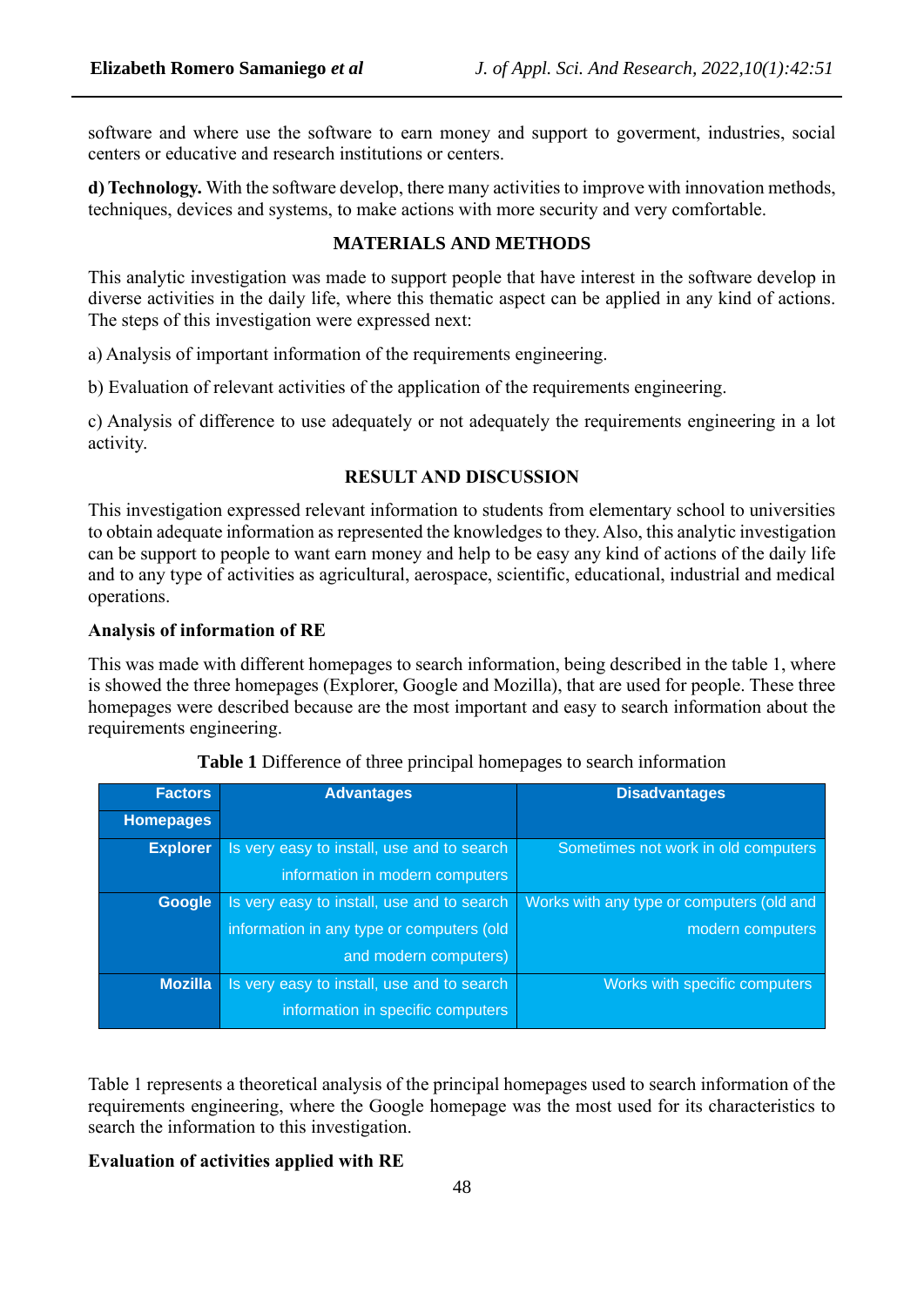For the development of this evaluation, relevant aspects were considered, which are explained below of features of computer devices used in industrial processes:

**a) Volatility.** It represents in a basic way, the way in which information is stored, only when the computer system is turned on with electricity. In this research for industrial plants installed in the city of Mexicali, the use of micro-memories is proposed that do not require the need for a computer system to be turned on with electrical energy.

**b) Accessibility to information.** Indicates that the information of the memories can be accessed easily and quickly. In this research for industrial plants installed in the city of Mexicali, the use of micro-memories is proposed, with which information can be accessed quickly and easily.

**c) Ability to change information.** It is mentioned to have easy and fast access to modify any type of information. In this research for industrial plants installed in the city of Mexicali, the use of micromemories is proposed, with which information can be accessed quickly and easily.

**d) Addressing the information.** Represents the locations of the memories, where the information can be stored. In this research for industrial plants installed in the city of Mexicali, it is proposed to focus on the use of micro-memories, with which it is possible to have quick and easy access to information, and with a large capacity of information storage locations.

**e) Memory capacity.** The amount of information that can be stored in the memories is considered. In this research for industrial plants installed in the city of Mexicali, the use of micro-memories is proposed, with which a large information storage capacity can be achieved.

**f) Operation speed.** Indicates the fast way of operating the memories. In this research for industrial plants installed in the city of Mexicali, the use of micromemories is proposed, with which it is possible at high speed in the operation and storage capacity of the information.



The information described above is illustrated in Figure 4.

**Figure 4** Analysis of features of requirements engineering

Figure 4 illustrates the analysis of the principal features of micromemories showing by colors each feature, using the Matlab software as specialized software.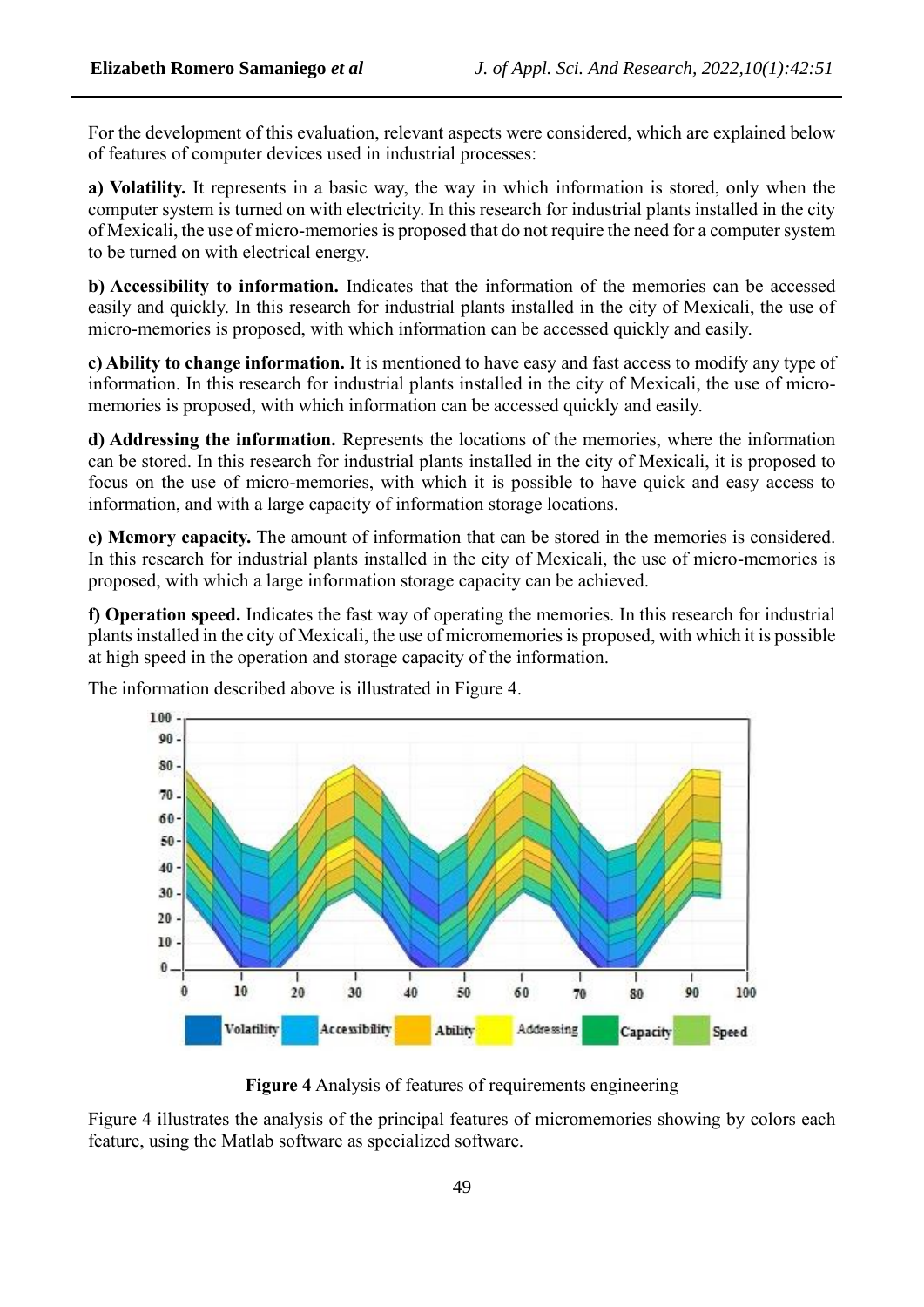#### **CONCLUSION**

The use of the requirements engineering, with specialized microdevices in industrial processes of industrial plants is considered very relevant, being a great advance in this technology. This has helped to receive more industrial companies of any place of the world generate more job opportunities for the population of this city. In this research of theoric analysis, the need to use of requirements engineering is important to develop software with the adequate specifications, to increase productivity and quality levels in manufacturing areas of industrial plants of each type. This exists for industrial transformation, or the development of innovations that generate improvements in industrial processes in manufacturing areas, managing to increase productivity and quality indices. This is why it has been promoted in higher-level educational institutions (universities and research institutes), in conjunction with industrial companies, anywhere in the world, for the development of innovative systems and devices, as well as methods applied to areas of manufacturing in all industrial processes. Computer systems and programs have been developed to control, count, compare levels, and pack. One of the actions developed in the industry of this city, is the use of micromemories to control of industrial process and store relevant information.

#### **REFERENCE**

[1] Bano, M., Zowghi, D., Ikram, N. (2014) '"Systematic reviews in requirements engineering: a tertiary study, in: Empirical Requirements Engineering (EmpiRE), RE, 2014.

[2] Bourque, P., Fairley, R. (2014) "Guide to the Software Engineering - Body of Knowledge (SWEBOK)", Version 3.0, IEEE Computer Society, 2014.

[3] Dingsyr, S., Nerur, V., Balijepally, N. (2012) "A decade of agile methodologies: towards explaining agile software development", Journal of Systems Software., 85 pp 1213-1221

[4] Eghariani, K., Kama, N. (2016) "Review on Agile requirements engineering challenges", in: 2016 3rd International. Conference of Computer Information Science, 2016, pp. 507-512.

[5] Heck, P., Zaidman, A. (2016) "A systematic literature review on quality criteria for agile requirements specifications", BookChapter, Springer, US, 2016.

[6] Heikkila, V., Damian, D., Lassenius, C., Paasivaara, M. (2015) "A mapping study on requirements engineering in agile software development", 1st Euromicro Conference Software Engineering Advances. Applications, 2015, pp. 199-207.

[7] Inayat, S., Salim, S., Marczak, M., Daneva, S. (2015) "A systematic literature review on agile requirements engineering practices and challenges", Computer Human Behavior Journal., Vol. 51, No. 5, pp 24-45.

[8] Jalali, C., Wohlin, A. (2012) "Systematic literature studies: database searches vs. backward snowballing", International Symposium Empirical of Software Engineering and Measurement, 2012, pp. 29-38.

[9] Kenneth, A., Hendrickson, P. (2016). Toward realization of the new economy and society, Journal of Computer Science, Vol. 12, No. 8, pp 44- 56.

[10] Medeiros, J., Alves, D., Vasconcelos, A., Silva, C., Wanderley, E. (2015) Requirements engineering in agile projects: a systematic mapping based in evidences of industry, in: CIBSE 2015 - XVIII Ibero-American Conference of Software Engineering, 2015, pp. 460-473.

[11] Medeiros J, Goulao M, Vasconcelos A, Silva C (2016) "Towards a model about quality of